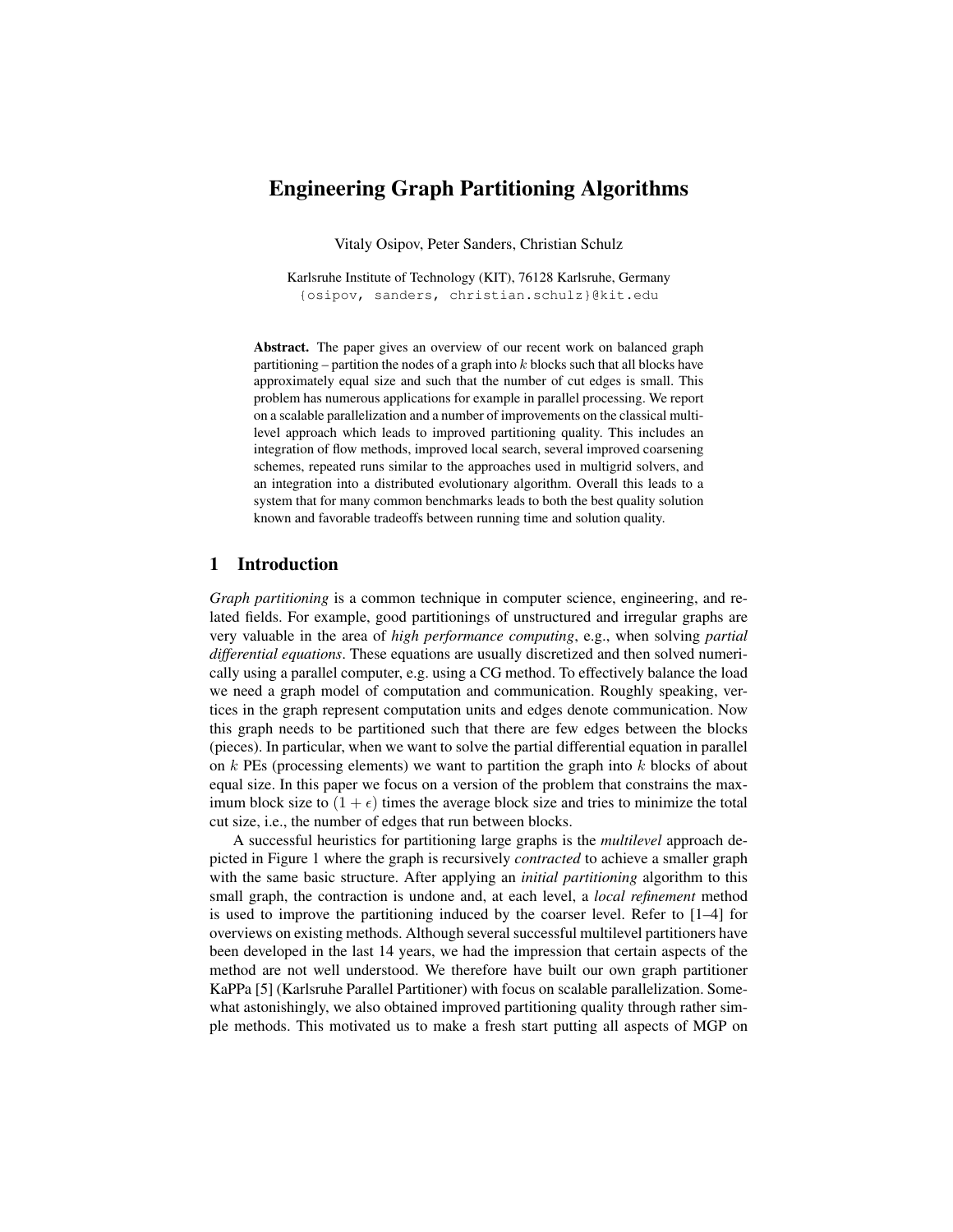

Fig. 1. Multilevel graph partitioning.

trial. This paper gives an overview of our recent work on balanced graph partitioning. We present four algorithms: KaPPa [5], KaSPar [6] (Karlsruhe Sequential Partitioner) which contracts only a single edge per level, KaFFPa [7] (Karlsruhe Fast Flow Partitioner) which uses advanced refinement techniques, and the distributed evolutionary algorithm, KaFFPa(E)volutionary [8]. We only give a short outline of the main ideas and refer to the respective papers for more details.

To give some minimalistic experimental data, we consider Walshaw's benchmark [9] which consists of 34 graphs with up to 3.3 million edges,  $k \in \{2, 4, 8, 16, 32, 64\}$ blocks and imbalance  $\epsilon \in \{0, 1\%, 3\%, 5\% \}$ . Excluding the case  $\epsilon = 0$  which our codes do not handle yet, we obtain 612 instances. For each algorithm we will report the number of instances where we are the record holder or at least as good as the record holder. On the first glance it looks more fair to exclude ties but this would complicate the figure since we would also have to differentiate between ties with our own codes and improvements that entered the archive recently. Moreover, for  $k = 2$  and many of the smaller graphs no improvements have been found for a long time which indicates that the solutions might already be optimal.

### 2 *Ka*rlsruhe *P*arallel *Pa*rtitioner [5]

We now present our parallel approach to graph partitioning. First of all the graph is distributed among all  $k$  PEs. This is done by computing a preliminary partition of the graph. Currently we have implemented a recursive bisection algorithm for nodes with 2D coordinates that alternately splits the data by the  $x$ -coordinate and the  $y$ -coordinate [10, 11]. We can also use the initial numbering of the nodes.

Now we have to compute matchings to create coarser versions of the graph. Following the basic approach from [12] we combine a sequential matching algorithm running on each PE and a parallel matching algorithm running on the *gap graph*. The gap graph consists of those edges  $\{u, v\}$  where u and v reside on different PEs and  $\omega(\{u, v\})$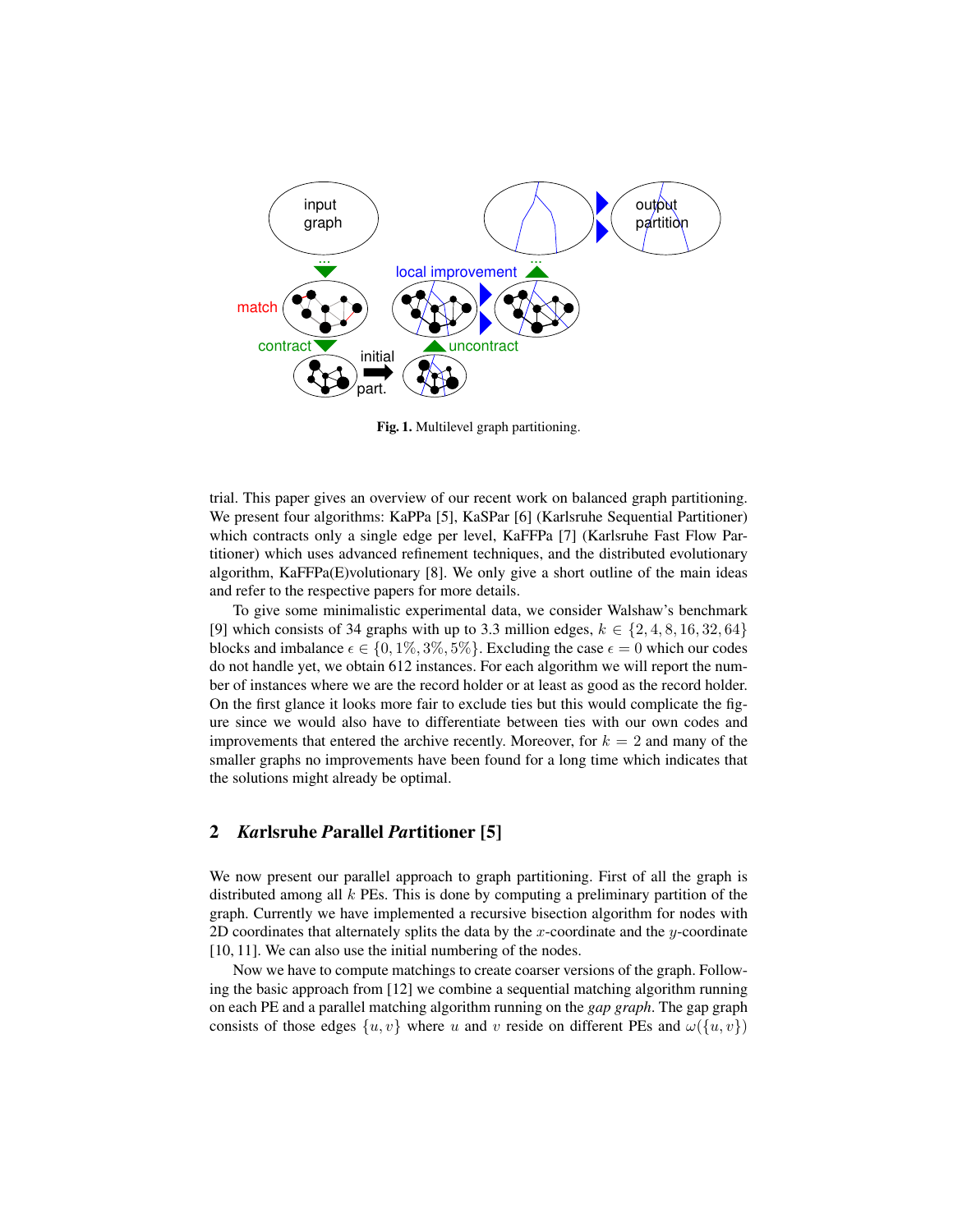

Fig. 2. A graph which is partitioned into four blocks and its corresponding quotient graph Q. The quotient graph has an edge coloring indicated by the numbers and each edge set induced by edges with the same color form a matching  $\mathcal{M}(c)$ . Pairs of blocks with the same color can be refined in parallel.

exceeds the weight of the edges that may have been matched by the local matching algorithms to  $u$  and  $v$ .

In [5], expanding on an idea already present in [13], we proposed to make contraction more systematic by separating two issues: A *rating function* indicates how much sense it makes to contract an edge based on *local* information. A *matching* algorithm tries to maximize the sum of the ratings of the contracted edges looking at the *global* structure of the graph. While the rating functions allows us a flexible characterization of what a "good" contracted graph is, the simple, standard definition of the matching problem allows us to reuse previously developed algorithms for weighted matching. Matchings are contracted until the graph is "small enough". In most previous work, the edge weight  $\omega(e)$  itself is used as a rating function (see [5] for more details). We have shown in [5] that the rating function  $\exp \operatorname{an sion}^{*2}(\{u, v\}) := \frac{\omega(\{u, v\})^2}{c(u)c(v)}$  works best among other edge rating functions where  $c(\cdot)$  is the node weight – usually the number of input nodes contracted into a node in the current graph.

We employed the *Global Path Algorithm (GPA)* as sequential matching algorithm. It was proposed in [14] as a synthesis of the Greedy algorithm and the Path Growing Algorithm [15]. This algorithm achieves a half-approximation in the worst case, but empirically, GPA gives considerably better results than Sorted Heavy Edge Matching and Greedy (for more details look into [5]). Our implementation of the parallel matching algorithm proposed in [12] iteratively matches edges in the gap graph  $\{u, v\}$  that are locally heaviest both at  $u$  and  $v$  until no more edges can be matched.

The contraction is stopped when the number of remaining nodes is small enough. We employ Scotch [16] as an initial partitioner since it empirically performs better than Metis [3]. This algorithm is then run simultaneously on all PEs, each with a different seed for the random number generator. The best solution is then broadcast to all PEs.

Recall that the refinement phase iteratively uncontracts the matchings contracted during the contraction phase. After a matching is uncontracted, local search based refinement algorithms move nodes between block boundaries in order to reduce the cut while maintaining the balancing constraint. As most other current systems, we adopt the FM-algorithm [17] which runs in linear time. The main difference of our approach to previous systems is that at any time, each PE may work on only one pair of neigh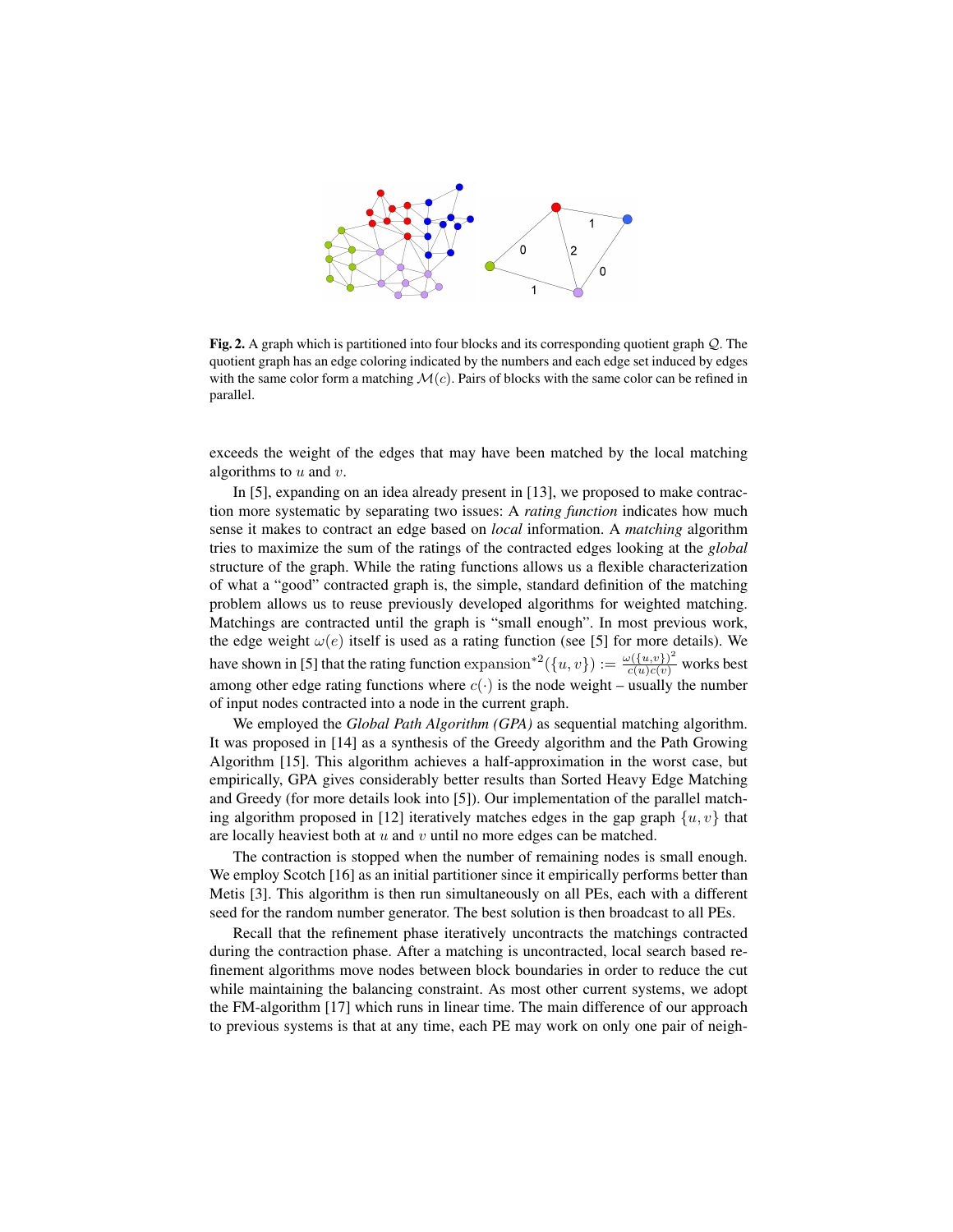boring blocks performing a local search constrained to moving nodes between these two blocks. Thus, we need parallel algorithms for deciding which processors work on which pairs of blocks. For this purpose, we use the *quotient graph* Q whose nodes are blocks of the current partition and whose edges indicate that there are edges between these blocks in the underlying graph  $G$ . Since we have the same number of PEs and blocks, each PE will work on the block assigned to it and at one of its neighbors in Q. Figure 2 gives an example. We schedule all possible pairwise refinement operations by using a distributed parallel edge coloring algorithm on the quotient graph. The edges in each color class define a matching in the quotient graph and can be handled in parallel. The PEs at both endpoints of an edge work on the same pairwise refinement operation redundantly but using different random number seeds in tie breaking operations. After the local search is finished, the better partitioning of the two blocks is adopted.

In the past, parallelizing a graph partitioner meant giving up some quality for speed. Somewhat surprisingly, this was not the case for KaPPa. In the Walshaw benchmark we obtain 189 best values, in particular for the largest graphs. Besides the improvements like edge ratings that are also easy to integrate into previous solvers, one source of improvement was the more focused local search. Our interpretation is that this makes it more likely that the local search is successful.

## 3 The *n*-Level approach  $[6]$

The success of focusing local search in KaPPa gave us the idea to drive this focusing idea into the extreme. This fits well the the idea of an  $n$ -level multilevel algorithm that we have previously used successfully for route planning [18] and the nearest neighbor problem [19].

The central idea behind this (sequential) approach we called KaSPar (Karlsruhe Sequential Partitioner) [20] is to make subsequent levels as similar as possible – we (un)contract only a *single* edge between two levels. We call this n-GP since we have (almost) n levels of hierarchy. Figure 1 gives a high-level recursive summary of  $n$ -GP. We use similar edge rating functions and initial partitioning as in KaPPa. However, note that no matching algorithm is needed. Rather, on each level, we choose a single edge to be contracted using a priority queue.

In order to make contraction and uncontraction efficient, we use a "semidynamic" graph data structure: When contracting an edge  $\{u, v\}$ , we mark both u and v as deleted, introduce a new node  $w$ , and redirect the edges incident to  $u$  and  $v$  to  $w$ . The advantage of this implementation is that edges adjacent to a node are still stored in adjacency arrays which are more efficient than linked lists needed for a full fledged dynamic graph data structure. A disadvantages of our approach is a certain space overhead. However, it is relatively easy to show that this space overhead is bounded by a logarithmic factor even if we contract edges in some random fashion (see [21]). Overall, with respect to asymptotic memory overhead,  $n$ -GP is no worse than methods with a logarithmic number of levels.

The local search strategy is similar to the FM-algorithm [17]. We now outline our variant. Initially, all nodes are unmarked and inactive. The neighbors of the recently expanded edge are activated. Active nodes reside in priority queues – one for each block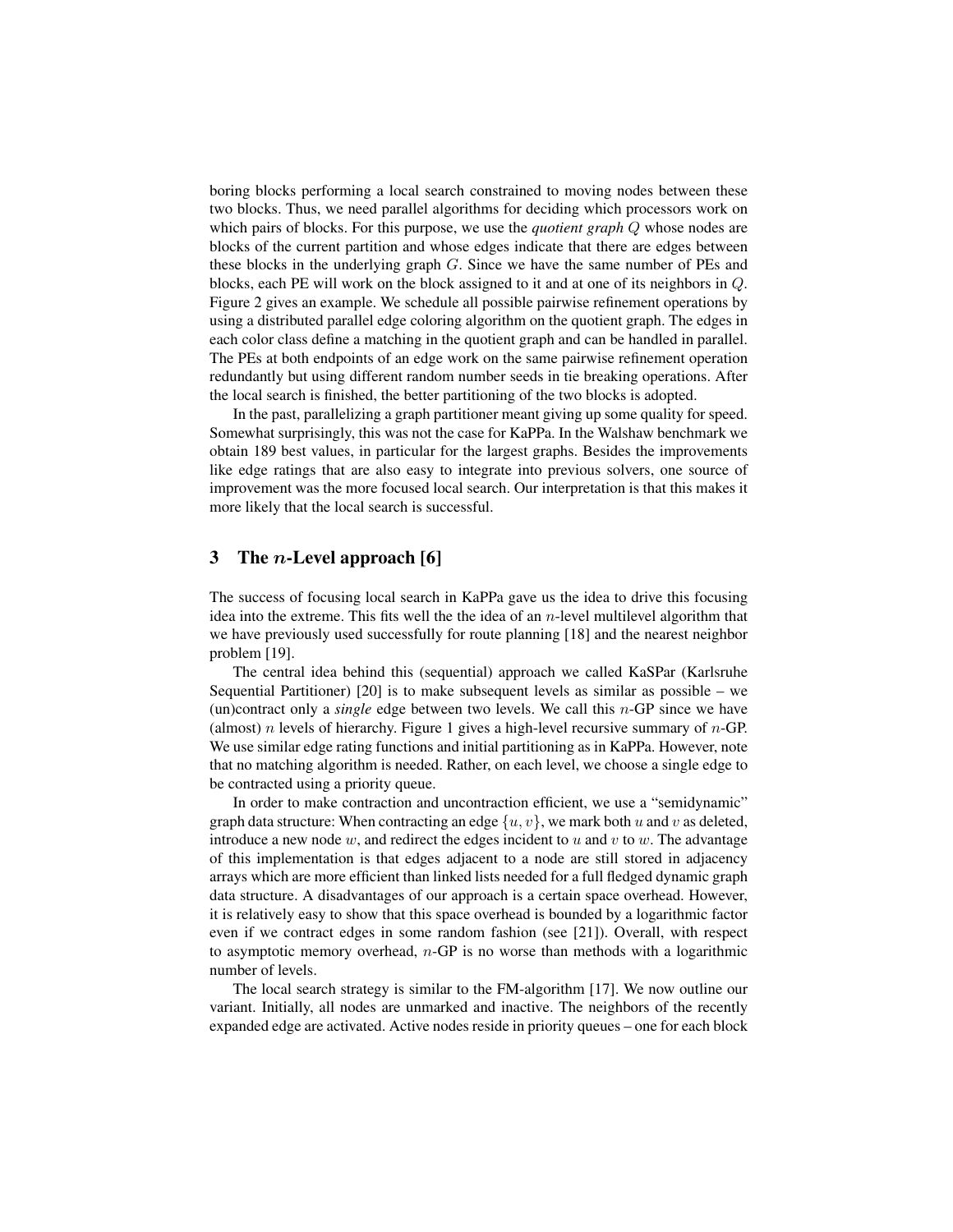Algorithm 1  $n\text{-GP}(G, k, \epsilon)$ .

if  $G$  is small then **return** initialPartition( $G, k, \epsilon$ ) pick the edge  $e = \{u, v\}$  with highest rating contract  $e; \mathcal{P} := n - GP(G, k, \epsilon)$ ; uncontract e  $\text{active}(u)$ ;  $\text{active}(v)$ ;  $\text{localSearch}()$ return P

they could be moved to. The key for the priority queue is the *gain*, i.e., the decrease in edge cut when the node is moved (which can also be negative). We call a queue  $P_B$ eligible if the highest gain node in  $P_B$  can be moved to block  $B$  without violating the balance constraint for block  $B$ . Local search repeatedly looks for the highest gain node v in any eligible priority queue  $P_B$  and moves v to block B. When this happens, node  $v$  becomes nonactive and marked, the unmarked neighbors of  $v$  get activated and the gains of the active neighbors are updated. The local search is stopped if either no eligible nonempty queues remain or some additional stopping criterion hold. After the local search stopped, it is rolled back to the lowest cut state reached during the search. Subsequently all previously marked nodes are unmarked. The local search is repeated until no improvement is achieved.

The problem with this approach is that the local search would usually spread over the whole graph which in conjunction with the linear number of levels could lead to quadratic running time. We therefore introduced additional stopping criteria. First of all, our local search does nothing if none of the uncontracted nodes is a *border node*, i.e., has a neighbor in another block. Other FM-algorithms initialize the search with all border nodes. Indeed, our experiments indicate that for large graphs and small number of partitions  $k$ , the overall local search effort may grow sublinearly with the input size. To achieve this we also need a way to abort unpromising local searches that *are* started. We do this by modelling the local search as a random walk on the cut size axis. If within this model it becomes unlikely to reach an overall improvement in a linear number of steps, we abort the search.

KaSPar achieves 238 best values for the Walshaw benchmark although it is a much simpler code than KaPPa.

### 4 *Ka*rlsruhe *F*ast *F*low *P*artitioner [7]

In order to implement further ideas for improving the quality of sequential multilevel graph partitioning we went back to the traditional variant with a logarithmic number of levels – this allows us to use simple and fast static graph representations and enables a more global view on refinement. We still exploit the advantages of highly focused local search by performing many focused searches initialized with a single border node.

*Max-Flow Min-Cut Local Improvement.* A more global method is based on max-flow min-cut computations between pairs of blocks, in other words, a method to improve a given bipartition. Roughly speaking, this improvement method is applied between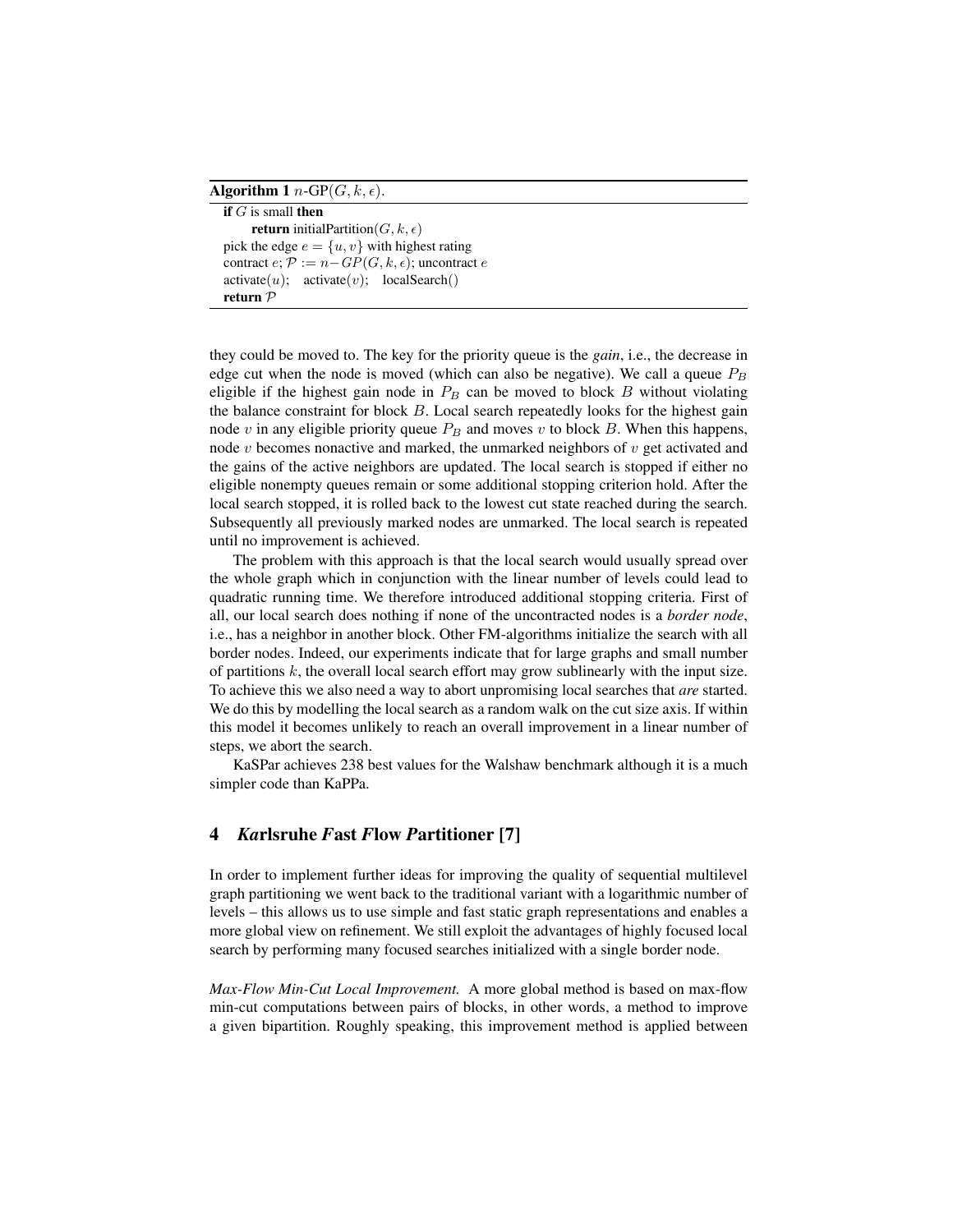all pairs of blocks that share a nonempty boundary. The algorithm basically constructs a flow problem by growing an area around the given boundary vertices of a pair of blocks such that each  $s-t$  cut in this area yields a feasible bipartition of the original graph/pair of blocks *within* the balance constraint. One can then apply a max-flow mincut algorithm to obtain a min-cut in this area and therefore an improved cut between the original pair of blocks. This can be improved in multiple ways, for example, by iteratively applying the method, searching in larger areas for feasible cuts, and applying most balanced minimum cut heuristics.

*Global Search.* KaFFPa extends the concept of *iterated multilevel algorithms* which was introduced by [22] and can be traced back to multigrid solvers for sparse systems of linear equations. The main idea is to iterate the coarsening and uncoarsening phase. Once the graph is partitioned, edges that are between two blocks are not contracted. An F-cycle works as follows: on *each* level we perform at most *two recursive calls* using different random seeds during contraction and local search. A second recursive call is only made the second time that the algorithm reaches a particular level. Figure 3 illustrates a F-cycle. As soon as the graph is partitioned, edges that are between blocks are not contracted. This ensures nondecreasing quality of the partition since our refinement algorithms guarantee no worsening and break ties randomly. These so called *global search strategies* are more effective than plain restarts of the algorithm.



Fig. 3. An F-cycle.

KaFFPa achieves 435 best values in the Walshaw benchmark.

#### 5 KaFFPa*E*volutionary [8]

In the Walshaw benchmark, KaFFPa was beaten mostly for small graphs that combine multilevel partitioning with an evolutionary algorithm. We therefore developed an improved evolutionary algorithm that also employs coarse grained parallelism. Roughly speaking, KaFFPaE uses KaFFPa to create individuals and modifies the coarsening phase to provide new effective combine operations. We restrict ourselves to the description of the combine operator framework and the parallelization.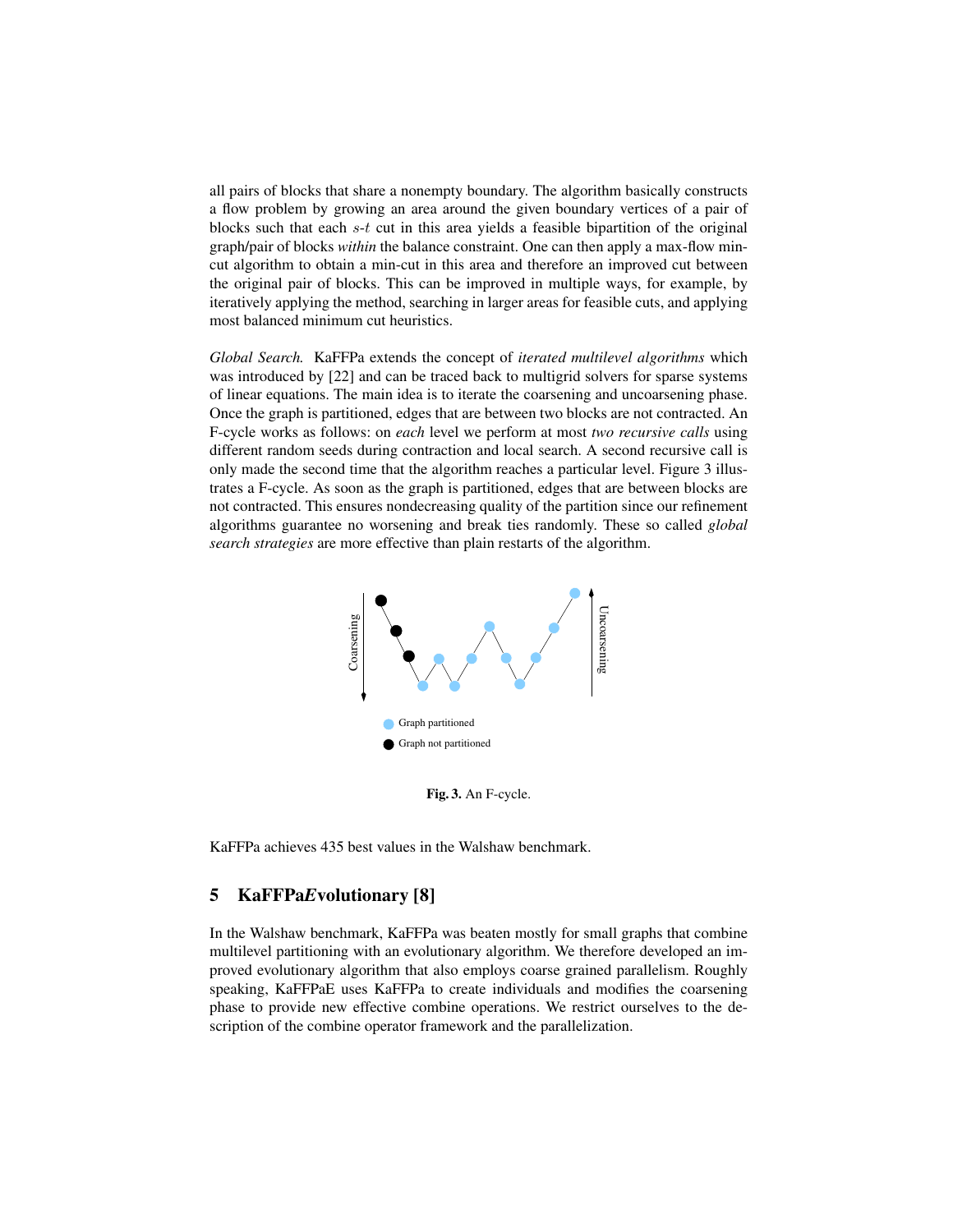An EA starts with a population of individuals (in our case partitions of the graph) and evolves the population into different populations over several rounds. In each round, the EA uses a selection rule based on the fitness of the individuals (in our case the edge cut) of the population to select good individuals and combine them to obtain improved offspring.

*Combine Operators.* In KaFFPaE we have a general combine operator framework, i.e. a partition  $P$  can be combined with another partition of the population or an arbitrary clustering of the graph. This is achieved by running a modified version of KaFFPa that during coarsening will not contract edges that are cut in one of the input partitions/clusterings. As soon as the coarsening phase is stopped, we apply the partition  $P$ to the coarsest graph and use this as initial partitioning. This way the resulting partition is at least as good as the input partition and in addition, the refinement algorithms can effectively exchange good parts of the solution on the coarse levels by moving only a few vertices.

*Parallelization.* We parallelize the evolutionary algorithm on  $p$  processing elements (PEs), by distributing the population over the PEs. Basically, every PE runs a sequential evolutionary algorithm on its subpopulation. To achieve fast initialization for large  $p$ , each PE will begin with a single individual. Subsequently, using random cyclic communication patterns, each PE is equipped with a random selection of these initial individuals. After initialization, some interaction is achieved by periodically sending the best local solution to a random PE. Communication volume is limited by sending the same solution at most log  $p$  times. This has been implemented using MPI.

KaFFPaE achieves 470 best values in the Walshaw benchmark, investing two hours of time on the small to medium sized graphs and eight hours of time on the eight largest graphs of the archive, on two somewhat outdated 8-core nodes. It should also be noted that very good values are already achieved in seconds to minutes of parallel execution time so that the solutions can also be used for many applications rather than only for record hunting. The parallelization scales well to hundreds of processors even for small graphs.

### 6 10th DIMACS Implementation Challenge

We coorganized a DIMACS implementation challenge on graph partitioning and clustering<sup>1</sup>. An important outcome is collection of benchmark graphs that not only has more instances than the Walshaw collection but also more varied applications and larger graphs with up to 3 billion edges. Our partitioners also work very well on these instances achieving the best marks both with respect to quality and running time versus quality among all participants. A surprising result was obtained for a part of the challenge where the objective function was not cut size but a measure of communication volume. This objective function can be expressed as a hypergraph partitioning problem. Interestingly, KaFFPaE outperformed dedicated hypergraph partitioners by just changing the fitness function to prefer solutions with low communication volume – the multilevel

<sup>1</sup> http://www.cc.gatech.edu/dimacs10/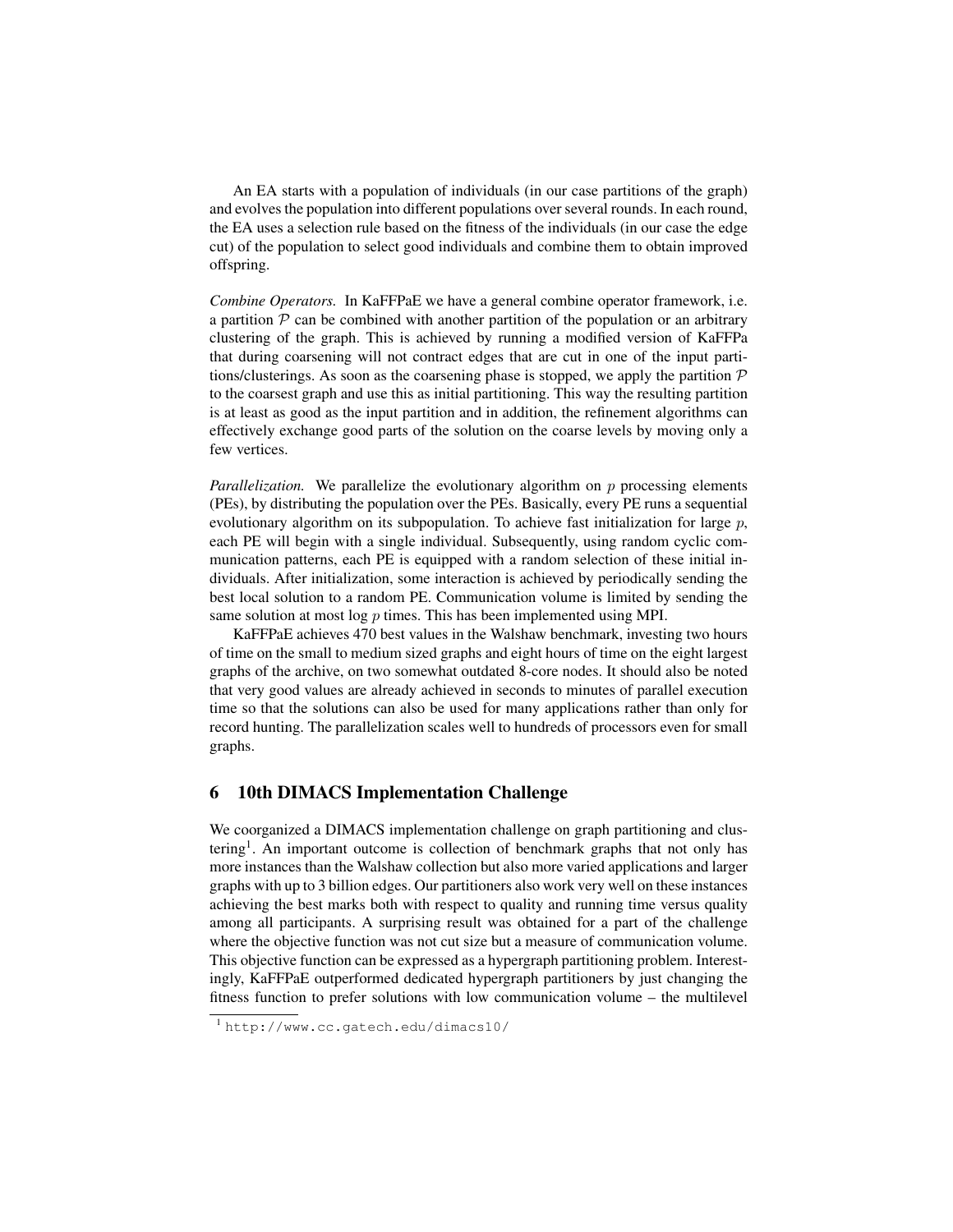algorithm still optimizes cuts. This is an indication that some of our techniques would also be useful in a multilevel algorithm for optimizing communication volume or even for a general hypergraph partitioner.

# 7 Conclusions and Future Work

The perspective taken in this paper is that we developed our graph partitioners KaPPa, KaSPar, KaFFPa, and KaFFPaE in a benchmark driven way achieving overall 550 out of 612 optimal entries in the Walshaw benchmark with  $\epsilon > 0$ . Another equally valid perspective is that we applied the methodology of algorithm engineering to all aspects of the multi-level graph partitioning approach, achieving improvements in coarsening, refinement, parallelization, global search guidance, and embedding into metaheuristics.

Both perspectives also allow an outlook on open problems: Within the Walshaw benchmark, the perfectly balanced case ( $\epsilon = 0$ ) is an interesting case requiring new techniques to obtain good solutions fast. The DIMACS challenge indicates that for difficult instances like social networks, a lot of work remains to be done. Considerations for massively parallel computing including petascale and exascale indicate that we have to go back to scalable parallelization for big instances that do not fit into internal memory of a single node and that much larger values of  $k$  will become relevant. On the other hand, its also not clear how to employ many processors for small values of  $k$ . This is important for recursive partitioning schemes that are useful in many cases and can also more easily adapt to hierarchical computer architectures.

A feature oriented view has initial partitioning as an obvious open point where we still do not have our own solution – currently we are using Scotch [16] in all our systems. Another interesting issue are new approaches to coarsening. In [23] we are cooperating on an approach where nodes are fractionally assigned to nodes on the coarser levels. This gives us more flexibility in shaping the coarse levels and seems promising for social networks and other graphs that have problems with edge contraction approaches.

Yet another view could be the different activities in algorithm engineering. The reported work is strong on design, implementation, experimental evaluation and benchmarking but weak on other aspects. We plan to release an easy to use algorithm library with some of our codes soon. Theoretical analysis of complex metaheuristics like KaFFPaE is very difficult. However note that an astonishingly large set of "easier" graph algorithms are used "under the hood" that are theoretically better understood: weighted matching, spanning trees, edge coloring, BFS, shortest paths, diffusion, maximum flows, and strongly connected components. Perhaps this is one justification why a group coming from algorithm theory can be successful in real world graph partitioning. Yet the most interesting activity from algorithm engineering for finding future work is modeling. Applications indicate that we should also look at other objective functions (e.g., communication volume, separator size, and bottleneck variants), hypergraph partitioning, and clustering (where balance is not directly relevant and  $k$  may not be known or flexible). Some of our techniques like edge ratings, F-cycles, or  $n$ -level contraction might also be relevant for other multilevel graph algorithms, e.g., for graph drawing.